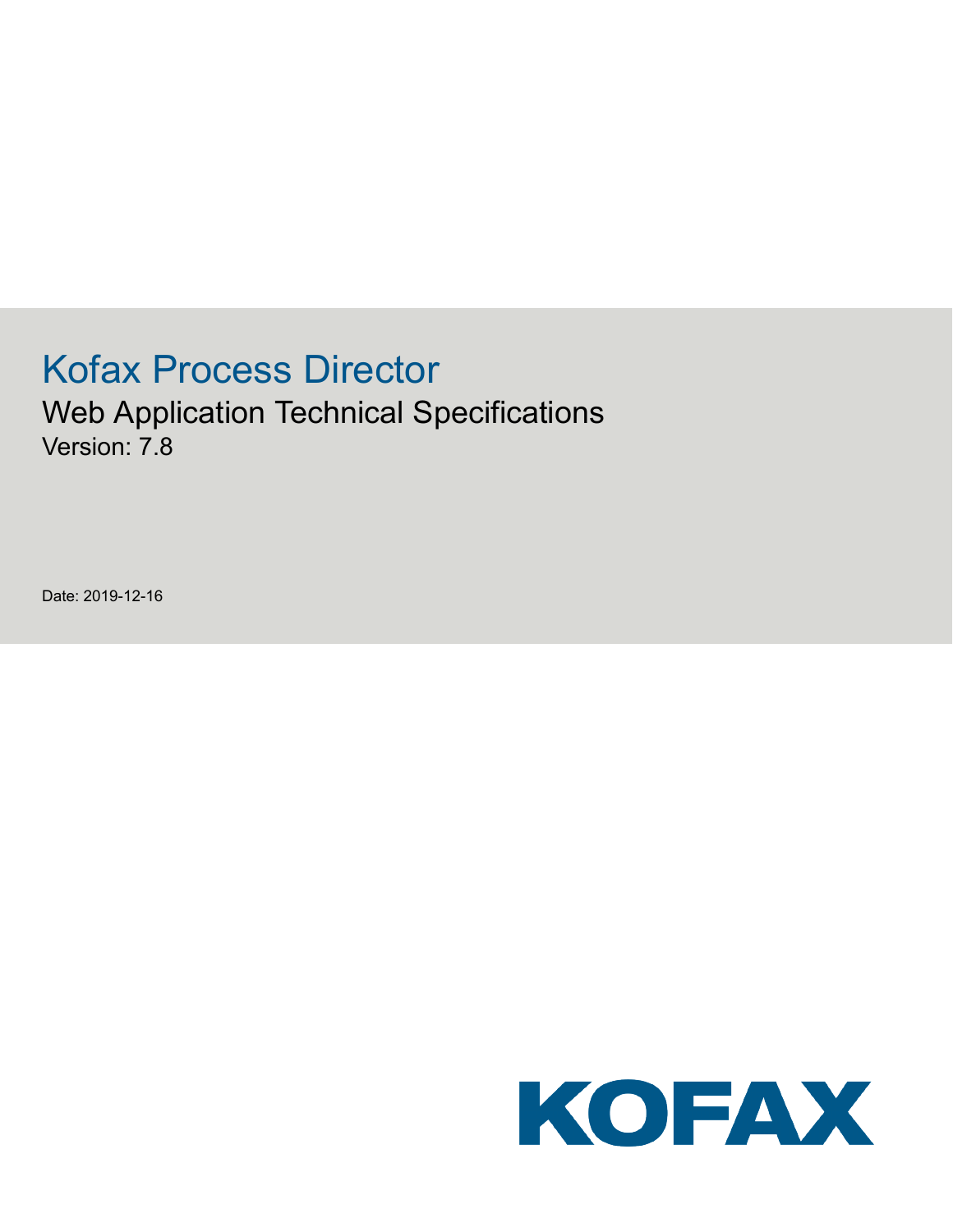# **Table of Contents**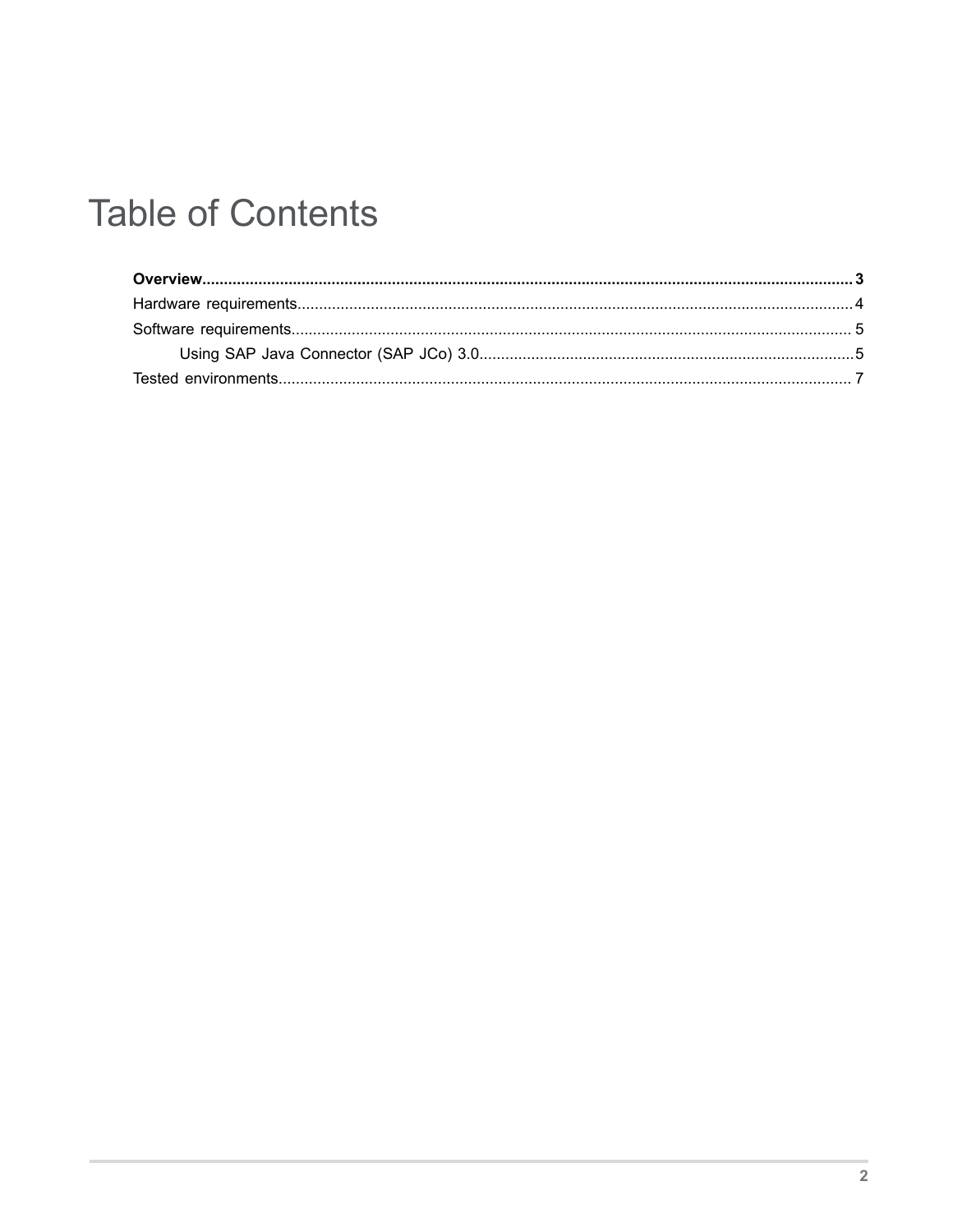#### <span id="page-2-0"></span>**Overview**

This document lists the hardware and software requirements for running the Kofax Process Director Web Application™.

The Process Director Web Application allows users outside an SAP environment to participate in workflows and perform other Process Director actions using a web browser.

The Process Director Web Application is a Java Web Application. It is delivered as a J2EE-compatible web archive (EAR or WAR) file. Although it normally runs on its own server, installation on systems running other applications is also possible.

The environments on which the Process Director Web Application is tested are also listed.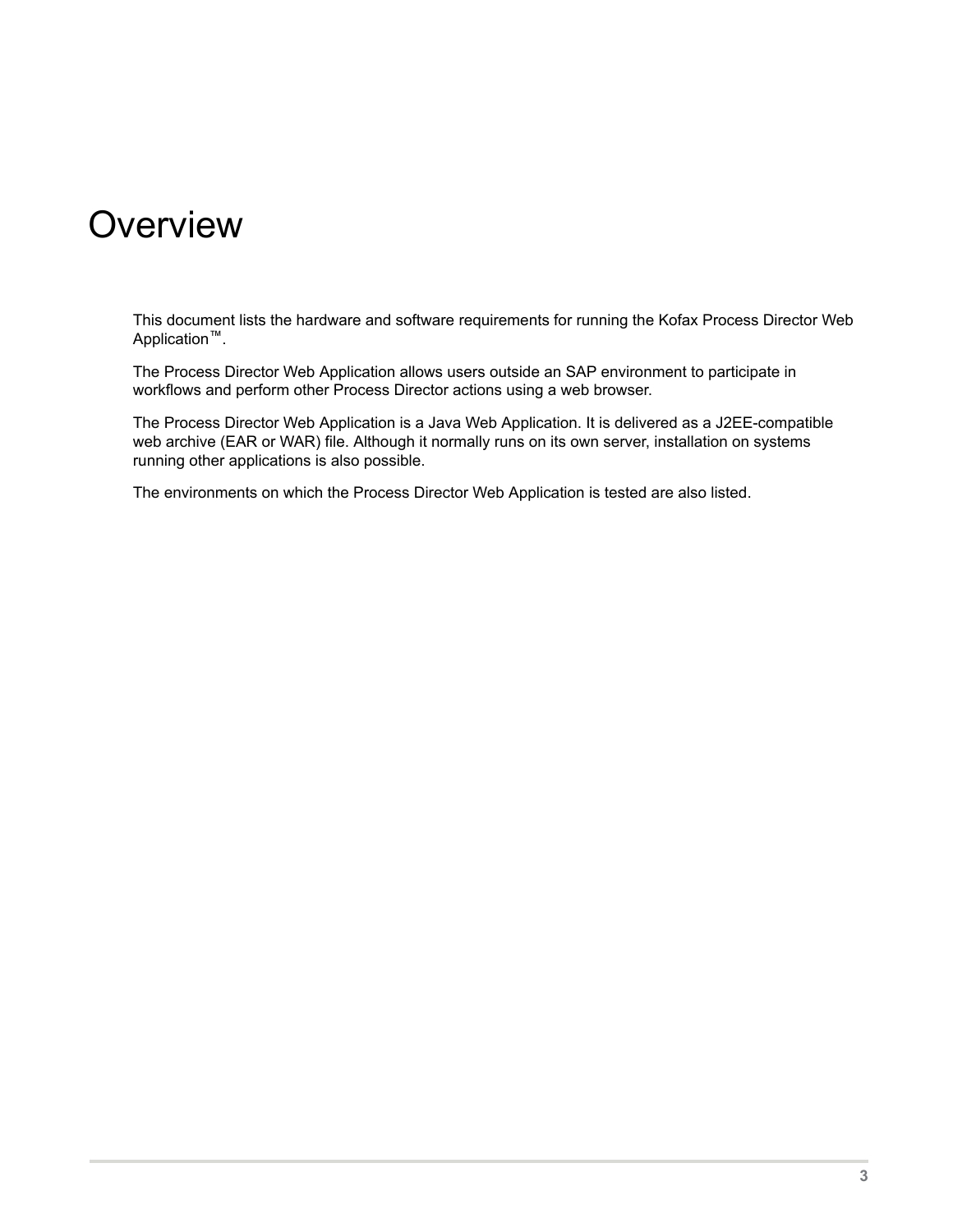## <span id="page-3-0"></span>Hardware requirements

The Process Director Web Application should run on its own server. Installation on systems running other applications is also possible, as well as installation on a Virtual Machine.

The following table lists the minimum hardware requirements.

| <b>Item</b> | <b>Requirement</b>                                                                                                                                                                                                                    |
|-------------|---------------------------------------------------------------------------------------------------------------------------------------------------------------------------------------------------------------------------------------|
| <b>RAM</b>  | About 40 MB per concurrent user session are<br>recommended.<br>Thus, if 200 users are logged on simultaneously, you can<br>expect memory usage of around 8 GB.<br>The minimum to run the Process Director Web<br>Application is 8 GB. |

For information about support for mobile devices, refer to the *Product Documentation* for [Kofax ReadSoft](https://docshield.kofax.com/Portal/Products/en_US/RSM/RS_Mobile.htm) [Mobile](https://docshield.kofax.com/Portal/Products/en_US/RSM/RS_Mobile.htm)™.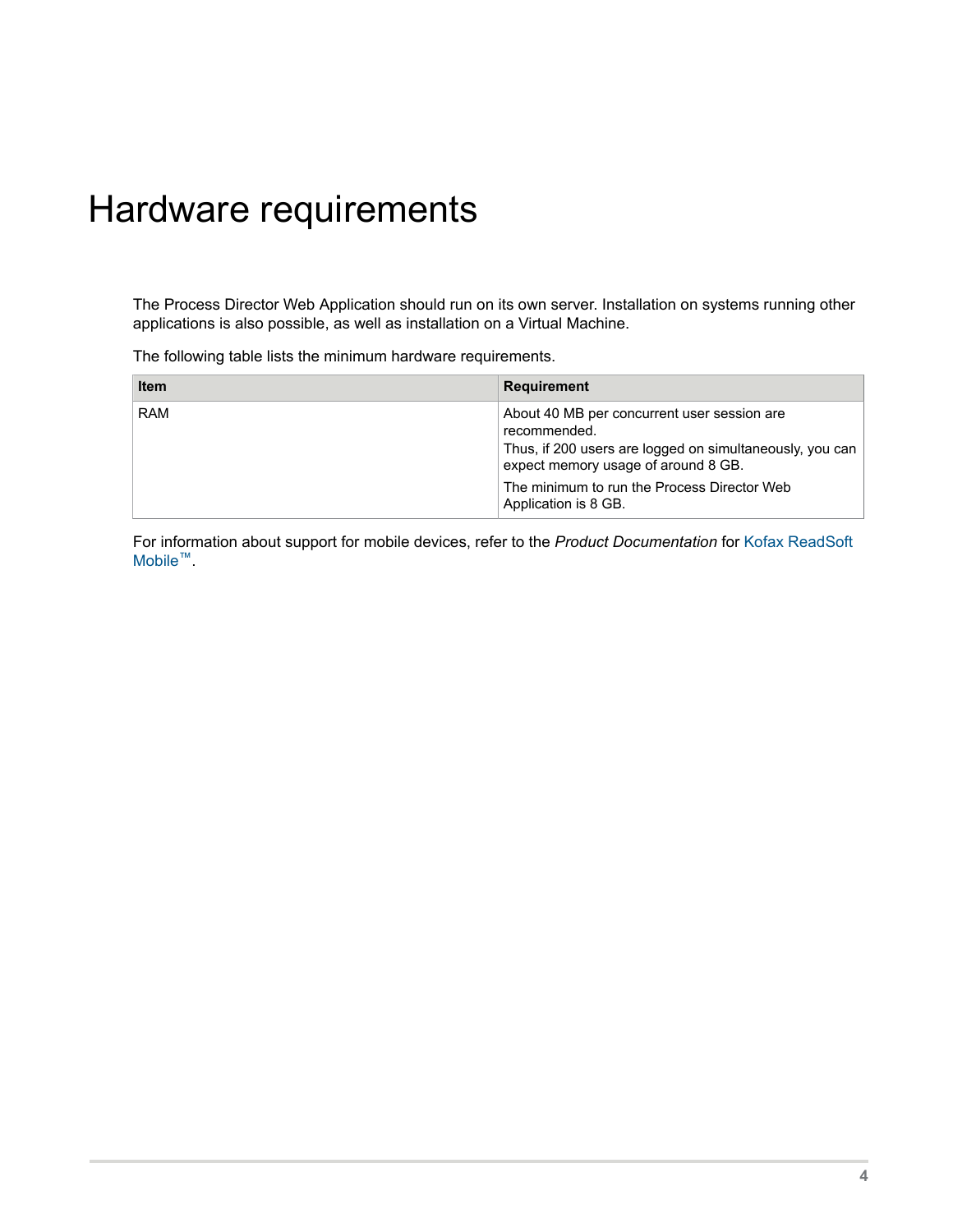## <span id="page-4-0"></span>Software requirements

The following table lists the recommended software as well as the minimum requirements.

| <b>Item</b>                    | <b>Recommendation</b>                                                                            | <b>Minimum requirement</b>                                                                                                                |
|--------------------------------|--------------------------------------------------------------------------------------------------|-------------------------------------------------------------------------------------------------------------------------------------------|
| Web browser                    | (No recommendation)                                                                              | Internet Explorer, version 11<br>Microsoft Edge<br>Mozilla Firefox, version 3 and higher<br>Safari, version 4 and higher<br>Google Chrome |
| Java Runtime Environment (JRE) | JRE 9                                                                                            | JRE 8                                                                                                                                     |
| Web application server         | Apache Tomcat 9.0 (with JRE 8)<br>Apache Tomcat 8.5 (with JRE 8)<br>SAP NetWeaver CE version 7.5 | J2EE compatible<br>Java Servlet 2.4<br>Java Server Pages (JSP) 2.0                                                                        |
| SAP Java Connector (SAP JCo)   | 3.0 (see Using SAP Java Connector<br>(SAP JCO) 3.0)                                              | 3.0                                                                                                                                       |

#### **Notes:**

- If using a 64bit version of JRE, the other components must also be 64bit.
- The Process Director Web Application works only if Process Director is installed. For instructions on installing it, see the *Process Director Import and Upgrade Guide*.
- The Process Director Web Application and the Web Service API builds are based on Java. This makes the application independent of any specific operating system, as compared to other programming platforms.
- The JRE is specific to the operating system and its CPU.
- The SAP JCo implements functionality that is specific to the operating system because it runs dedicated network sockets and builds an RFC connection to the SAP ERP.
- Lifecycle changes in Oracle Java recommends the use of open JRE.

#### <span id="page-4-1"></span>Using SAP Java Connector (SAP JCo) 3.0

With SAP JCo 3.0, if you deploy several instances of the Process Director Web Application on Apache Tomcat, only the first instance that connects to JCo 3.0 after restarting Tomcat will work.

This also applies if you deploy one instance of the Web Application together with other Web Applications such as Kofax Email-based Approval and Kofax Info Mail. If you wish to use multiple instances or Web Applications, you must move the jcolayer library to the Tomcat main library folder and remove it from all Web Application library folders.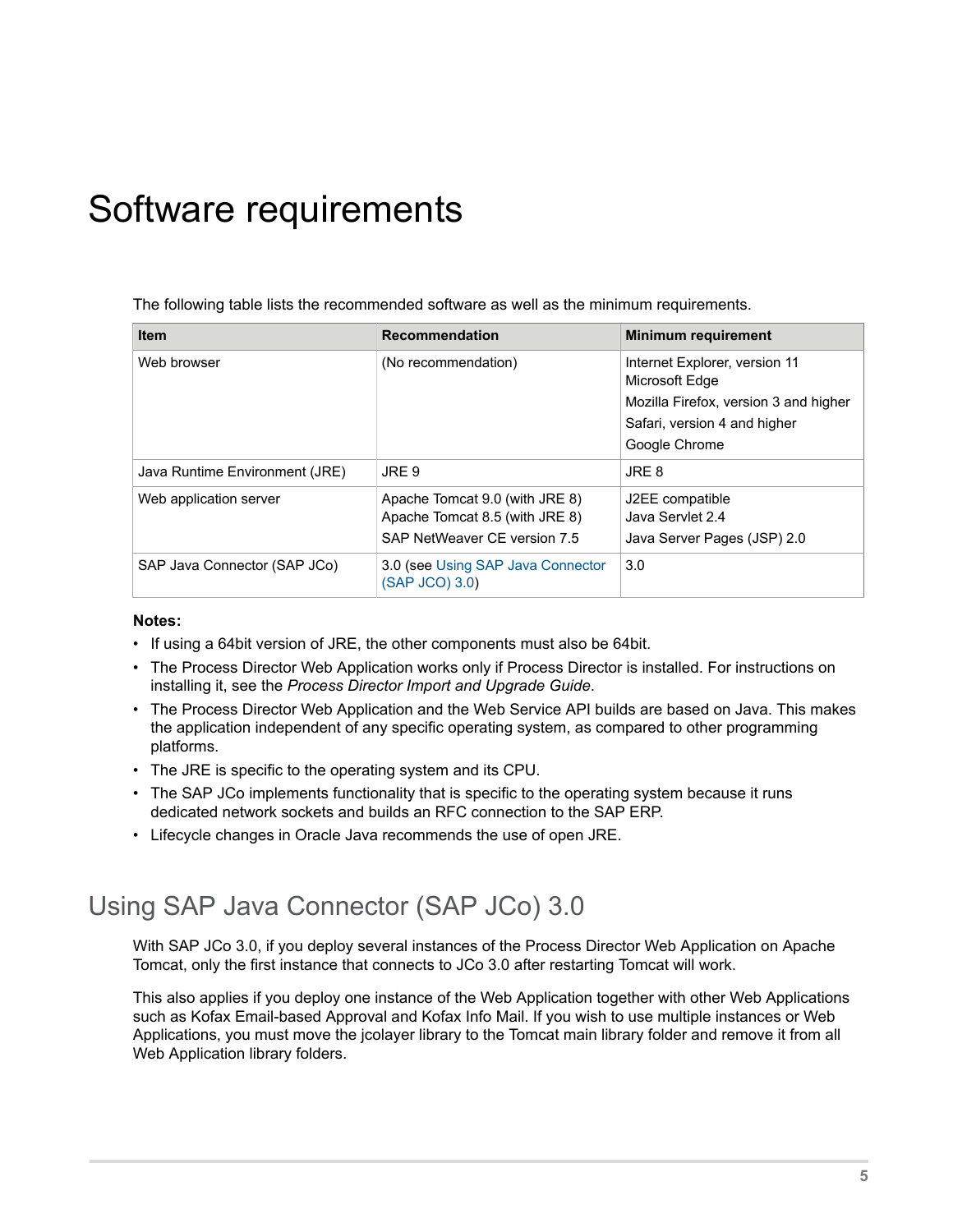To deploy multiple instances of SAP JCo 3.0, complete the following steps.

- **1.** Deploy all instances of the Web Application that you wish to use.
- **2.** Start Tomcat.
- **3.** After the WAR files are unpacked, go to the *Tomcat/webapps/pdweb-app/WEB-INF/lib* folder of the newest Web Application and copy the *jcolayer\*.jar* file to the *Tomcat/lib* folder (the name of this file may vary; for example, it could be *jcolayer-2.2.jar*).
- **4.** Remove the *jcolayer\*.jar* file from the *Tomcat/webapps/pdweb-app/WEB-INF/lib* folder of all deployed Web Application instances.
- **5.** Restart Tomcat.

See the *Kofax Process Director Web Application Configuration Guide* for instructions on how to install JRE, Tomcat, and SAP JCo.